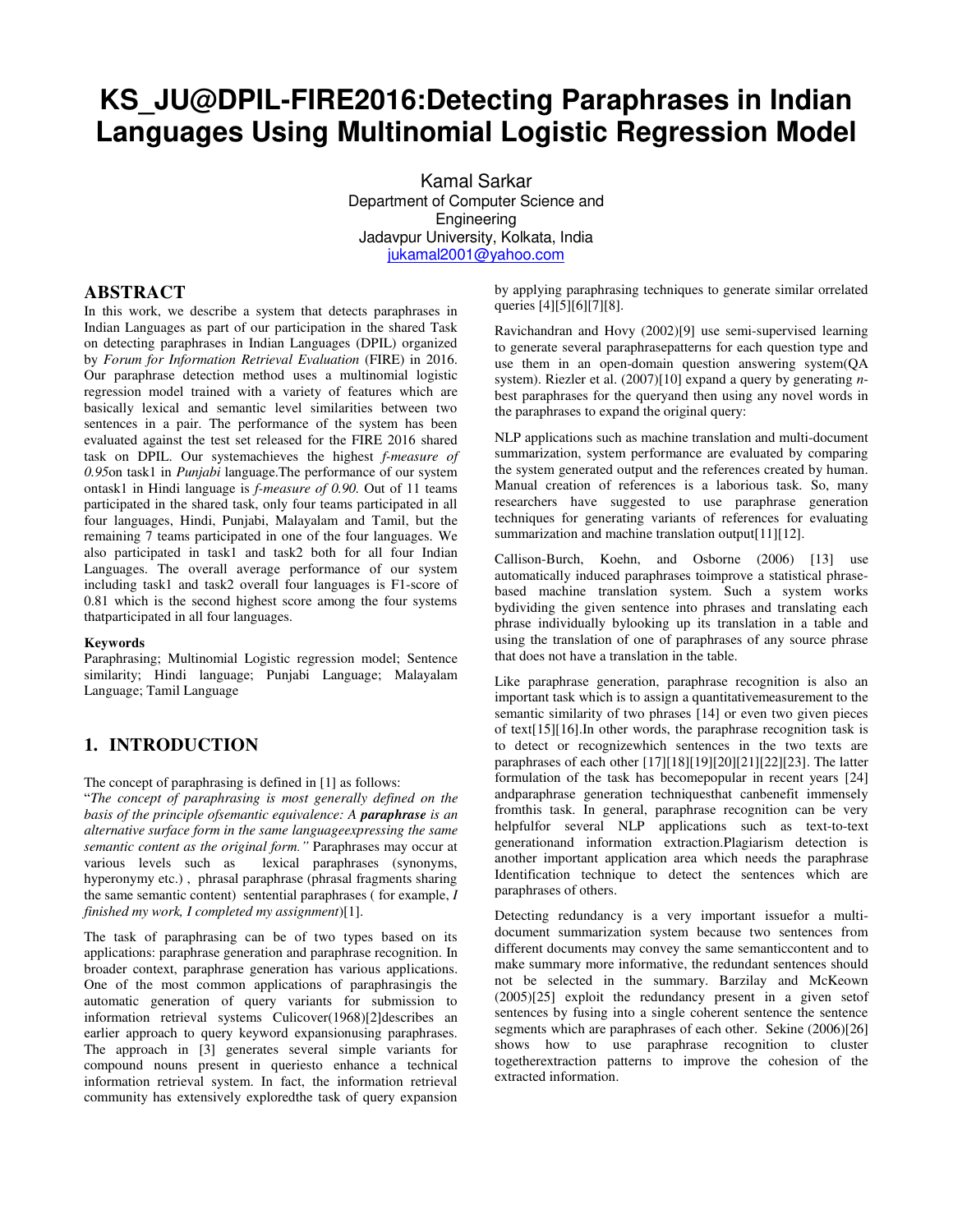Another recently proposed natural language processing task is that of recognizing**textual entailment**: *A piece of text T is said to entail a hypothesis H if humans readingT will infer that H is most likely true* [27][28][29][30].

One of the important requirements for initiating research in paraphrase detection is creation of annotated corpus. The most commonly used corpora for paraphrase detection is the MSRP corpus<sup>1</sup> which contains 5,801 English sentence pairs from news articles manually labelled with 67% paraphrases and 33% nonparaphrases. The shared task on Semantic Textual Similarity conducted as a part of SemEval-2012<sup>2</sup> was targeted to create benchmark datasets for the similar kind of task, but its main focus was to develop systems that can examine the degree of semantic equivalence between two sentences unlike paraphrase detectionwhich determines yes/no decision for given pair of sentences.

Howeverthere are at present no annotated corpora or automated semantic interpretation systems available for Indian languages. So creating benchmark data for paraphrases is necessary. With this motivation, creating annotated corpora for paraphrase detection and utilizing that data in open shared task competitions is a commendable effort which will motivate the research community for further research in Indian languages.On this note, the shared **t**ask on detecting Paraphrases in Indian Languages (DPIL)@FIRE 2016 is a good effort towards creating benchmark data for paraphrases in Indian Languages. In this shared task, there were two sub-tasks: task1 is to classify a given pair of sentences in Punjabi language as paraphrases (P) or not paraphrases (NP) and task2 is to identify whether a given pair of sentences are completely equivalent (E) or roughly equivalent (RE) or not equivalent (NE). Four Indian Languages –Hindi, Punjabi, Malayalam and Tamil were considered in this shared task. We describe in the subsequent sections our proposed methodology used to implement our system participated in the shared task and we also present performance comparisons of our system with other systems participated in the competition.

#### **2. OUR PROPOSED METHODOLOGY**

We view the paraphrase detection problem as classification problem. Given a pair of sentences, the task1 is to classify whether the pair of sentences is a paraphrase (P) or not – paraphrase (NP). When task1 is a two class problem, task2 is a three class problem. The task2 is to classify a given pair of sentences into one of three categories: completely equivalent (E) or roughly equivalent (RE) or not equivalent (NE).

Since the problems are basically a classification problem, we have used a traditional classifier for implementing our system. We have used multinomial logistic regression classifier with ridge estimator for both task1 and task2.Each pair of sentences is considered as a training instance. Features are extracted from the training pairs. We consider a number of features for representing sentence pairs. The features which we have used for implementing our system are described in the subsequent subsections:

#### **2.1 Features**

j

We have used various similarity measures as the features.

1 https://www.microsoft.com/en-

#### *2.1.1 Cosine Similarity*

To compute cosine similarity, we represent each sentence in a pair using a bag-of-words model. Then cosine similarity is computed between two vectors where each vector corresponds to a sentence in a pair. Basically we consider the set of distinct words in the pair as the vector of features based on which the cosine similarity between two sentences is computed. The size of the vector is *n*  where n is  $|S_1US_2|$ ,  $S_1$  is the set of words in the sentence 1 and  $S_2$ is the set of words in sentence 2.. Each sentence in a pair is mapped to vector of length *n*. If the vector for sentence 1 is  $\langle v_1, v_2 \rangle$  $v_2$  ..... $v_n$  and the vector for sentence 2 is  $\langle u_1, u_2 \dots u_n \rangle$ , where  $v_i$ and  $u_i$  are the values of i-th word feature in sentence 1 and sentence 2 respectively, the cosine similarity between two vectors is computed as follows:

$$
Sim_1(S_1, S_2) = cosine(V, U) = \frac{v_1 u_1 + v_2 u_2 + \dots + v_n u_n}{\sqrt{v_1^2 + v_2^2 + \dots + v_n^2} \sqrt{u_1^2 + u_2^2 + \dots + u_n^2}}
$$
(1)

Here the vector component  $v_i$  in vector V corresponds to value of the i-th word feature which is basically the TF\*IDF weight of the corresponding word. Similarly vector U is also constructed for the sentence 2.

### *2.1.2 Word Overlap- Exact Match*

We also used the word overlap measure as a feature for paraphrase detection. If two sentences in the pair are S1 and S2, the similarity based on word overlap is computed as follows:

$$
Sim_2(S_1, S_2) = \frac{|S_1 \cap S_2|}{|S_1| + |S_2|}
$$
 (2)

Where  $|S_1 \cap S_2|$  is the number of words common between two sentences.and  $|S|$  is the length of sentence S in terms of words.

#### *2.1.3 Stemmed Word Overlap*

Since the most Indian languages are highly inflectional, stemming is an essential step while comparing words. Accurate stemmers are also not available for Indian languages. So, we applied a lightweight approach to stemming. In this approach, when we match two words, we find the unmatched portions of two words. If we find that the matched portion of two words is greater than or equal to a threshold T1 and the minimum of unmatched portions of word1 and word2 is less than or equal to a threshold T2, we assume that there exists a match between word1 and word2. Stemmed Word overlap is computed using equation (2) with the only difference in word matching criteria. We set T1 to 3 and T2 to 2. We indicate such similarity between two sentences  $S_1$  and  $S_2$ as  $Sim_3(S_1, S_2)$ .

#### *2.1.4 N-gram Based Similarity*

The similarity measures mentioned above compares sentences based on individual word matching. But bag-of-words model does not take into account the context of occurrences of words. We consider n-gram based sentence similarity as one of the features for paraphrase detection.

We compute n-gram based similarity as follows:

$$
Sim_4(S_1, S_2) = \frac{c}{a+b}
$$
 (3)

Where

us/download/confirmation.aspx?id=52398

<sup>&</sup>lt;sup>2</sup>https://www.cs.york.ac.uk/semeval-2012/task6/index.html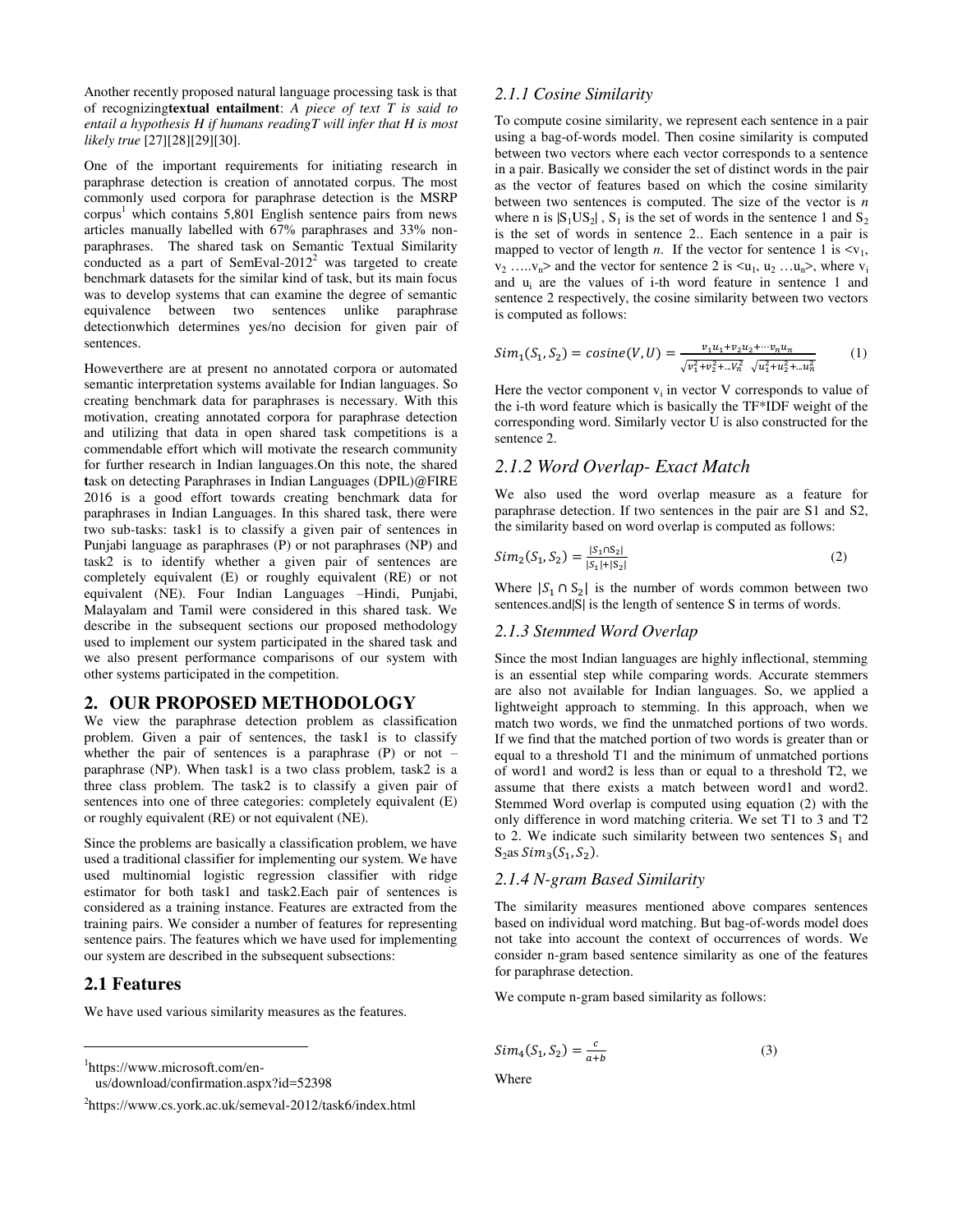$c = #$  of  $n - grams$  matches between  $S_1$  and  $S_2$  a=# of  $n$  $grams$  in  $S_1$ 

 $b = #$  of n grams in  $s_2$ 

We have only considered bigrams(n=2) for implementing our present system.

#### *2.1.5 Semantic Similarity*

We have used semantic similarity between two sentences as one of the features for paraphrase detection. To compute semantic similarity between sentences, we calculate whether words in the sentences are semantically similar or not. To determine whether two words are semantically similar or not, we have cosine similarity between word vectors for the words. The vector representations of words learned by word2vec models[31] have been used to carry semantic meanings. Word2vec is a group of related models used to produce word embeddings[32] [33]

Word2vec takes as its input a large corpus of text and produces a high-dimensional space where each unique word in the corpus is assigned a corresponding vector in the space.

Such representation of words into vectors positions the word in the vector space such that words that share common contexts are positioned in close proximity to one another in the space

We have used word2vec model available in Python for computing word vectors for the words. We have used *gensim word2vec* model under Python platform with dimension set to 50, min\_countto 5(ignore all words with total frequency lower than this). The training algorithm used for developing word2vec model is *CBOW* (Continuous Bag of words). The other parameters of word2vec model are set to default values. If the cosine similarity between the word vectors for the two words is greater than a threshold value, we consider these two words are semantically similar. We set the threshold value to 0.8. We combine a small amount of additional news data with the training data for each language to create the corpus used for computing word vectors. Size of the corpora used to compute word vectors for the different languagesis as follows:

For Hindi, 1.93 MB(8752 sentences), for Punjabi, 1.5 MB(5848 sentences), for Tamil, 2.20 MB (7847 sentences) and for Malayalam, 2.12 MB (7448 sentences)

We compute semantic similarity between two sentences as follows:

$$
Sim_5(S_1, S_2) = \frac{e}{f+g}
$$
\n<sup>(4)</sup>

where

 $e = #$  of words semantically matches between  $S_1$  and  $S_2$ 

f=# words in  $S_1$ 

 $g = # of words in s<sub>2</sub>$ 

# **2.2 Our Used Classifier**

We have used multinomial logistic regression as the classifier for paraphrase detection task. We view the paraphrase detection problem as a pattern classification problem where each pair of sentences under consideration of paraphrase checking is mapped to a pattern vector based on the features discussed in section 2.1.

We have chosen multinomial logistic regression classifier from WEKA. This is present in WEKA with the name "logistic".

WEKA is machine learning workbench consists of many machine learning algorithms for data mining tasks [34].

We set the "ridge" parameter to 0.4 for all our experiments. The other parameters of the classifiers are set to default values.

# **3. EVALUATION AND RESULTS 3.1 Description of Datasets**

We have obtained the datasets from the organizers of the shared task on detecting paraphrases in Indian Languages (DPIL) held in conjunction with FIRE 2016 @ ISI – Kolkata. The datasets released for four Indian languages-(1) Hindi, (2) Punjabi, (3) Tamil and (4) Malayalam. For each language, two paraphrase detection tasks were defined: Task1- to classify a given pair of sentences in Punjabi language as paraphrases (P) or not paraphrases (NP) and Task2- to identify whether a given pair of sentences are completely equivalent (E) or roughly equivalent (RE) or not equivalent (NE). The training data set for task1 contains a collection of sentence pairs labelled as P (paraphrase) or NP (not a paraphrase) and the training dataset for task2 contains a collection of sentence pairs labelled as completely equivalent (E) or roughly equivalent (RE) or not equivalent (NE). The description of the datasets is shown in Table 1 and Table 2.

**Table 1: Description of Data sets for Task1** 

| Language  | Training Data Size | <b>Test Data Size</b> |
|-----------|--------------------|-----------------------|
| Hindi     | 2500               | 900                   |
| Punjabi   | 1700               | 500                   |
| Malayalam | 2500               | 900                   |
| Tamil     | 2500               | 900                   |

**Table 2: Description of Data sets for Task2** 

| Language  | Training Data Size | Test Data Size |
|-----------|--------------------|----------------|
| Hindi     | 3500               | 1400           |
| Punjabi   | 2200               | 750            |
| Malayalam | 3500               | 1400           |
| Tamil     | 3500               | 1400           |

# **3.2 Evaluation**

For evaluating the system performance, two evaluation metrics - Accuracy and F-measure have been used. Accuracy is defined as follows:

$$
Accuracy = \frac{\text{\# of correctly classified Pairs}}{\text{Total \# of Pairs}} \tag{5}
$$

Though the same formula was used to calculate accuracy for both the tasks-Task1 and Task2, the formula used to calculate Fmeasure for Task1 was not the same for Task2. The F-measure used for evaluating task1 is defined as follows:

F1-Score = F1 measure of Detecting Paraphrases=F1- score over P class only.

F-measure for the task2 is defined as:

F1-Score = Macro F1 Score which is an average of F1 scores of all three classes -P, NP and SP.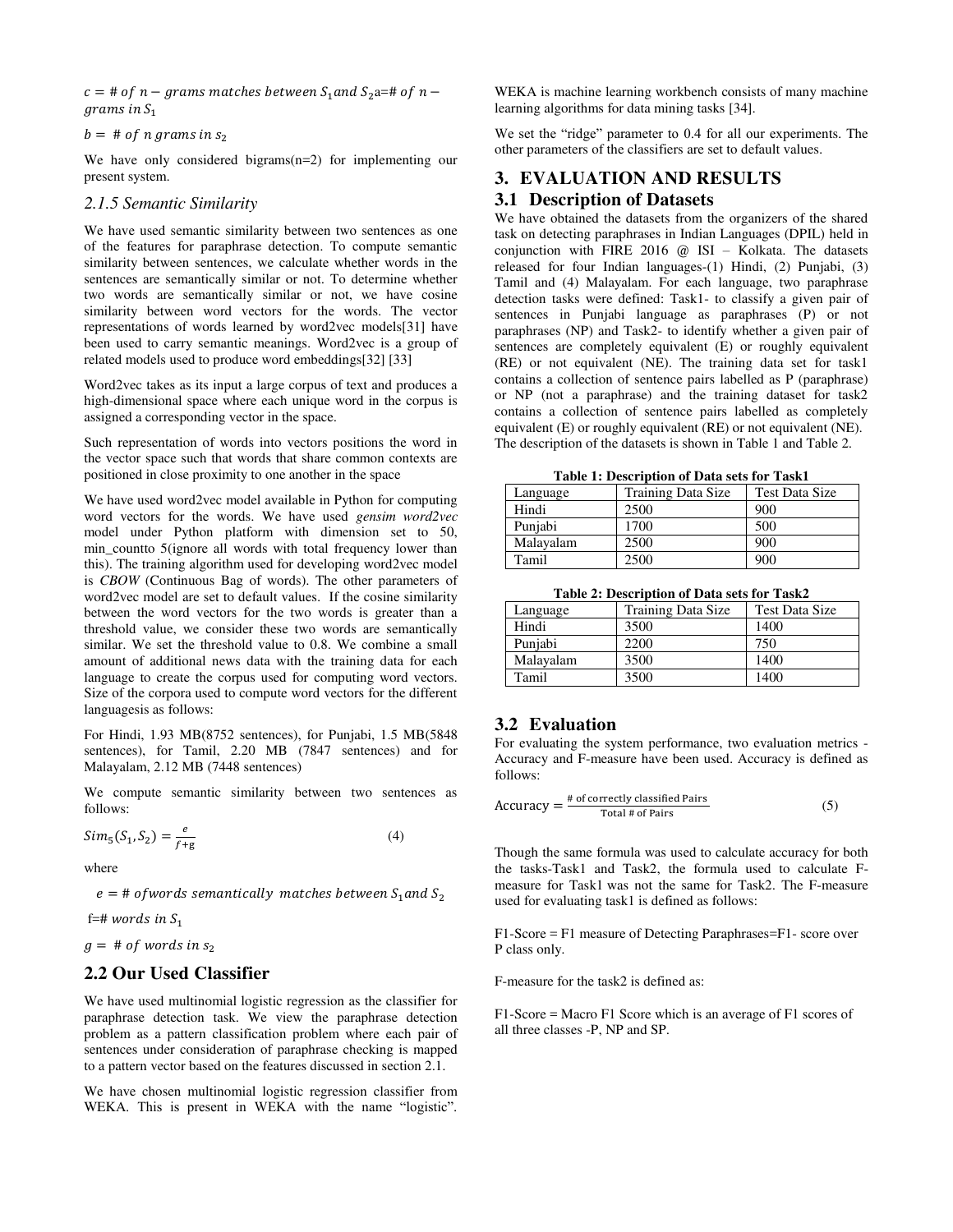# **3.3 Results**

For system development, we have used training data [35] released for the shared task. At the first stage of this shared task, participants were given the training data sets for system development. At the second stage, the unlabeled test data sets [35] were supplied and the participants were asked to submit the

**Table 3. Official results obtained for Task 1 @ DPIL 2016**

| Team           | Langua         | Task  | Accuracy | <b>F1 Measure</b> |
|----------------|----------------|-------|----------|-------------------|
| <b>Name</b>    | ge             |       |          |                   |
|                |                |       |          | Macro             |
|                |                |       |          | <b>F1Measure</b>  |
| KS_JU          | Hindi          | Task1 | 0.90666  | 0.9               |
| KS_JU          | Malayal        | Task1 | 0.81     | 0.79              |
|                | am             |       |          |                   |
| KS_JU          | Punjabi        | Task1 | 0.946    | 0.95              |
| KS_JU          | Tamil          | Task1 | 0.78888  | 0.75              |
|                |                |       |          |                   |
| NLP-           | Hindi          | Task1 | 0.91555  | 0.91              |
| NITMZ          |                |       |          |                   |
| NLP-           | Malayal        | Task1 | 0.83444  | 0.79              |
| <b>NITMZ</b>   | am             |       |          |                   |
| NLP-           | Punjabi        | Task1 | 0.942    | 0.94              |
| <b>NITMZ</b>   |                |       |          |                   |
| NLP-           | Tamil          | Task1 | 0.83333  | 0.79              |
| NITMZ          |                |       |          |                   |
|                |                |       |          |                   |
| <b>HIT2016</b> | Hindi          | Task1 | 0.89666  | 0.89              |
| <b>HIT2016</b> | <b>Malayal</b> | Task1 | 0.83777  | 0.81              |
|                | am             |       |          |                   |
| HIT2016        | Punjabi        | Task1 | 0.944    | 0.94              |
| <b>HIT2016</b> | <b>Tamil</b>   | Task1 | 0.82111  | 0.79              |
|                |                |       |          |                   |
| <b>JU-NLP</b>  | Hindi          | Task1 | 0.8222   | 0.74              |
| <b>JU-NLP</b>  | Malayal        | Task1 | 0.59     | 0.16              |
|                | am             |       |          |                   |
| <b>JU-NLP</b>  | Punjabi        | Task1 | 0.942    | 0.94              |
| <b>JU-NLP</b>  | Tamil          | Task1 | 0.57555  | 0.09              |
|                |                |       |          |                   |
| BITS-          | Hindi          | Task1 | 0.89777  | 0.89              |
| <b>PILANI</b>  |                |       |          |                   |
|                |                |       |          |                   |
| <b>DAVPBI</b>  | Punjabi        | Task1 | 0.938    | 0.94              |
|                |                |       |          |                   |
| CUSAT          | Malayal        | Task1 | 0.80444  | 0.76              |
| <b>TEAM</b>    | am             |       |          |                   |
|                |                |       |          |                   |
| ASE            | Hindi          | Task1 | 0.35888  | 0.34              |
|                |                |       |          |                   |
| NLP@K          | <b>Tamil</b>   | Task1 | 0.82333  | 0.79              |
| EC             |                |       |          |                   |
|                |                |       |          |                   |
| Anuj           | Hindi          | Task1 | 0.92     | 0.91              |
|                |                |       |          |                   |
| CUSAT_         | Malayal        | Task1 | 0.76222  | 0.75              |
| <b>NLP</b>     | am             |       |          |                   |

labeled files to the organizers of the contest within a short period of time. Thereafter they evaluated the system output and announced the results. The official results of the various systems participated in Task1 and Task 2 of the contest are shown in Table 3 and Table 4 respectively. As we can see from the tables, no system performs equally well in both the tasks- task1 and task2 acrossall languages. Some systems have performed the best in some languages on task1 and some other systems have performed the best in some other languages on the same task. This is also true for task2.

| Team               | Language                        | Task  | Accurac | F1         |
|--------------------|---------------------------------|-------|---------|------------|
| Name               |                                 |       | y       | Measure/Ma |
|                    |                                 |       |         | cro        |
|                    |                                 |       |         | F1 Measure |
| $KS_J\overline{U}$ | Hindi                           | Task2 | 0.85214 | 0.84816    |
|                    |                                 |       |         |            |
| KS_JU              | Malayala                        | Task2 | 0.66142 | 0.65774    |
|                    | m                               |       |         |            |
| KS_JU              | Punjabi                         | Task2 | 0.896   | 0.896      |
| KS JU              | Tamil                           | Task2 | 0.67357 | 0.66447    |
|                    |                                 |       |         |            |
| NLP-               | Hindi                           | Task2 | 0.78571 | 0.76422    |
| NITMZ              |                                 |       |         |            |
| NLP-               | Malayala                        | Task2 | 0.62428 | 0.60677    |
| <b>NITMZ</b>       | m                               |       |         |            |
| NLP-               | Punjabi                         | Task2 | 0.812   | 0.8086     |
| NITMZ              |                                 |       |         |            |
| NLP-               | Tamil                           | Task2 | 0.65714 | 0.63067    |
| <b>NITMZ</b>       |                                 |       |         |            |
|                    |                                 |       |         |            |
| HIT2016            | Hindi                           | Task2 | 0.9     | 0.89844    |
| <b>HIT2016</b>     | <b>Malayala</b><br>$\mathbf{m}$ | Task2 | 0.74857 | 0.74597    |
| <b>HIT2016</b>     | Punjabi                         | Task2 | 0.92266 | 0.923      |
| <b>HIT2016</b>     | <b>Tamil</b>                    | Task2 | 0.755   | 0.73979    |
|                    |                                 |       |         |            |
| <b>JU-NLP</b>      | Hindi                           | Task2 | 0.68571 | 0.6841     |
| <b>JU-NLP</b>      | Malayala                        | Task2 | 0.42214 | 0.3078     |
|                    | m                               |       |         |            |
| <b>JU-NLP</b>      | Punjabi                         | Task2 | 0.88666 | 0.88664    |
| <b>JU-NLP</b>      | Tamil                           | Task2 | 0.55071 | 0.4319     |
|                    |                                 |       |         |            |
| BITS-              | Hindi                           | Task2 | 0.71714 | 0.71226    |
| PILANI             |                                 |       |         |            |
|                    |                                 |       |         |            |
| <b>DAVPBI</b>      | Punjabi                         | Task2 | 0.74666 | 0.7274     |
|                    |                                 |       |         |            |
| <b>CUSAT</b>       | Malayala                        | Task2 | 0.50857 | 0.46576    |
| <b>TEAM</b>        | m                               |       |         |            |
|                    |                                 |       |         |            |
| <b>ASE</b>         | Hindi                           | Task2 | 0.35428 | 0.3535     |
|                    |                                 |       |         |            |
| NLP@KE             | Tamil                           | Task2 | 0.68571 | 0.66739    |
| С                  |                                 |       |         |            |
|                    |                                 |       |         |            |
| Anuj               | Hindi                           | Task2 | 0.90142 | 0.90001    |
|                    |                                 |       |         |            |
| CUSAT_             | Malayala                        | Task2 | 0.52071 | 0.51296    |
| <b>NLP</b>         | m                               |       |         |            |

**Table 4. Official results obtainedfor Task 2 by the various participating teams @ DPIL 2016**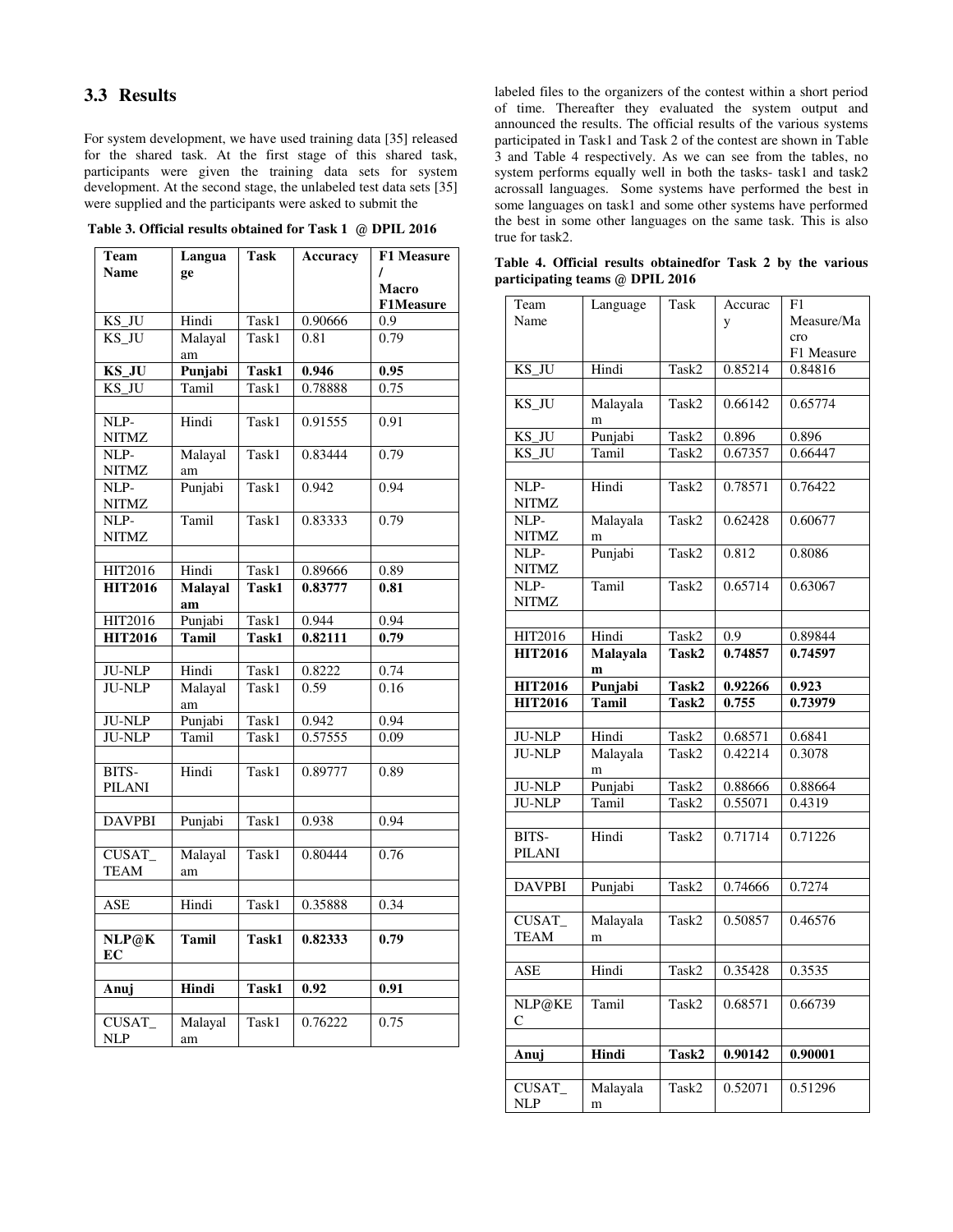As we can see from the tables, only 4 teams out of 11 participated teams submitted their systems for all four languages- Hindi, Punjabi, Malayalam and Tamil and the remaining 7 teams participated in only one of the four languages.

We have shown in the tables in bold font the performance scores highest in a particular task for a particular language. It is also evident from the tables that most systems perform well on Punjabi and Hindi languages, but they show relatively poor performance in Tamil and Malayalam languages. We think that the main reason for achieving the better performances inPunjabi and Hindi language domain is the nature of training and testing data sets supplied for those languages. Most likely, that is why most systems perform almost equally well on the Punjabi and Hindi languages. Another reason for having poor performance on Tamil and Malayalam may be the complex morphology of these languages.

We have computed the relative rank order of the participating teams based on overall average performance on task1 and task2 in all four languages (simple average of F1-scores obtained by a team on task1 and task2 over all four languages). Since only four teams have participated in all four languages, we have only shown rank order of these four teams in Table 5.As we can see from Table 5, our system (Team code*: KS\_JU*) obtains second best accuracy among the four systems which participated in all four languages.

**Table 5. Overall average performance of systems including task1 and task2 both over all four languages- Hindi, Punjabi, Malayalam and Tamil** 

| <b>Team Name</b> | <b>Overall Average F1-Score</b> |
|------------------|---------------------------------|
| HIT2016          | 0.84                            |
| KS JU            | 0.81                            |
| NLP-NITMZ        | 0.78                            |
| <b>JU-NLP</b>    | 0.53                            |

# **4. CONCLUSION**

In this work, we implement a paraphrase detection system that can detect paraphrases in four Indian Languages-Hindi, Punjabi, Tamil and Malayalam. We use various lexical and semantic level similarity measures for computing features for paraphrase detection task. We view paraphrase detection problem as a classification problem and use multinomial logistic regression model as a classifier. Our model performs relatively better on task1 than on task2.

Our system has the scope for further improvement in the following ways:

- Word2Vec models requires large corpus for proper representation of word meaning, but for our present implementation, we have used a relatively small size corpus for computing word vectors. Use of large corpus for computing word vectors may improve semantic similarity measure leading to improving system performance.
- Since we have only used multinomial logistic regression model as the classifier, there is also the scope to improve the system performance using other classifiers or combination of classifiers.

 Most Indian languages are highly inflectional. So, use of morphological analyzer/stemmer/lemmatizer may improve the system performance.

#### **5. ACKNOWLEDGMENTS**

This research work has received support from the project entitled ''Design and Development of a System for Querying, Clustering and Summarization for Bengali'' funded by the Department of Science and Technology, Government of India under the SERB scheme.

#### **6. REFERENCES**

- [1] Madnani, N., and Bonnie J. D. 2010 Generating phrasal and sentential paraphrases: A survey of data-driven methods. Computational Linguistics. 36.3 (2010): 341-387.
- [2] Culicover, P.W. 1968. Paraphrase generation and information retrieval from stored text. Mechanical Translation and Computational Linguistics. 11(1–2):78–88.
- [3] Sp¨arck-Jones, K. and Tait, J. I. 1984. Automatic search term variant generation. Journal of Documentation. 40(1):50–66.
- [4] Beeferman, D. and Berger, A. 2000. Agglomerative clustering of a search engine query log. In Proceedings of the ACM SIGKDD International Conference on Knowledge Discovery and Data mining. pages 407–416, Boston, MA.
- [5] Jones, R., Rey, B., Madani, O. and Greiner, W. 2006. Generating query substitutions. In Proceedings of the World Wide Web Conference, pages 387–396, Edinburgh.
- [6] Sahami, M. and Heilman, T. D. 2006. A Web-based kernel function for measuring the similarity of short text snippets. In Proceedings of the World Wide Web Conference. pages 377– 386, Edinburgh.
- [7] Metzler, D., Dumais, S. and M., Christopher. 2007. Similarity measures for short segments of text. In Proceedings of the European Conference on Information Retrieval (ECIR), pages 16–27, Rome.
- [8] Shi, X. and Christopher C. Y. 2007. Mining related queries fromWeb search engine query logs using an improved association rule mining model. JASIST. 58(12):1871–1883.
- [9] Ravichandran, D. and Hovy, E. 2002. Learning surface text patterns for a question answering system. In Proceedings of ACL, pages 41–47, Philadelphia, PA.
- [10] Riezler, S., Vasserman, A., Tsochantaridis, I., Mittal, V. O. and Liu Y. 2007. Statistical machine translation for query expansion in answer retrieval. In Proceedings of answer retrieval. In Proceedings of ACL.pages 464–471, Prague.
- [11] Owczarzak, K., Groves, D., Genabith, J. V. and Way. A. 2006. Contextual bitext-derived paraphrases in automatic MT evaluation. In Proceedings on the Workshop on Statistical Machine Translation.pages 86–93, New York, NY.
- [12] Zhou, L., Lin, C-Y and Hovy, E. 2006. Re-evaluating machine translation results with paraphrase support. In Proceedings of EMNLP, pages 77–84, Sydney.
- [13] Callison-Burch, C., Koehn, P. and Osborne. M. 2006. Improved statistical machine translation using paraphrases. In Proceedings of NAACL, pages 17–24, New York, NY.
- [14] Fujita, A. and Sato. S. 2008a.A probabilistic model for measuring grammaticality and similarity of automatically generated paraphrases of predicate phrases.In Proceedings of COLING.pages 225–232, Manchester.